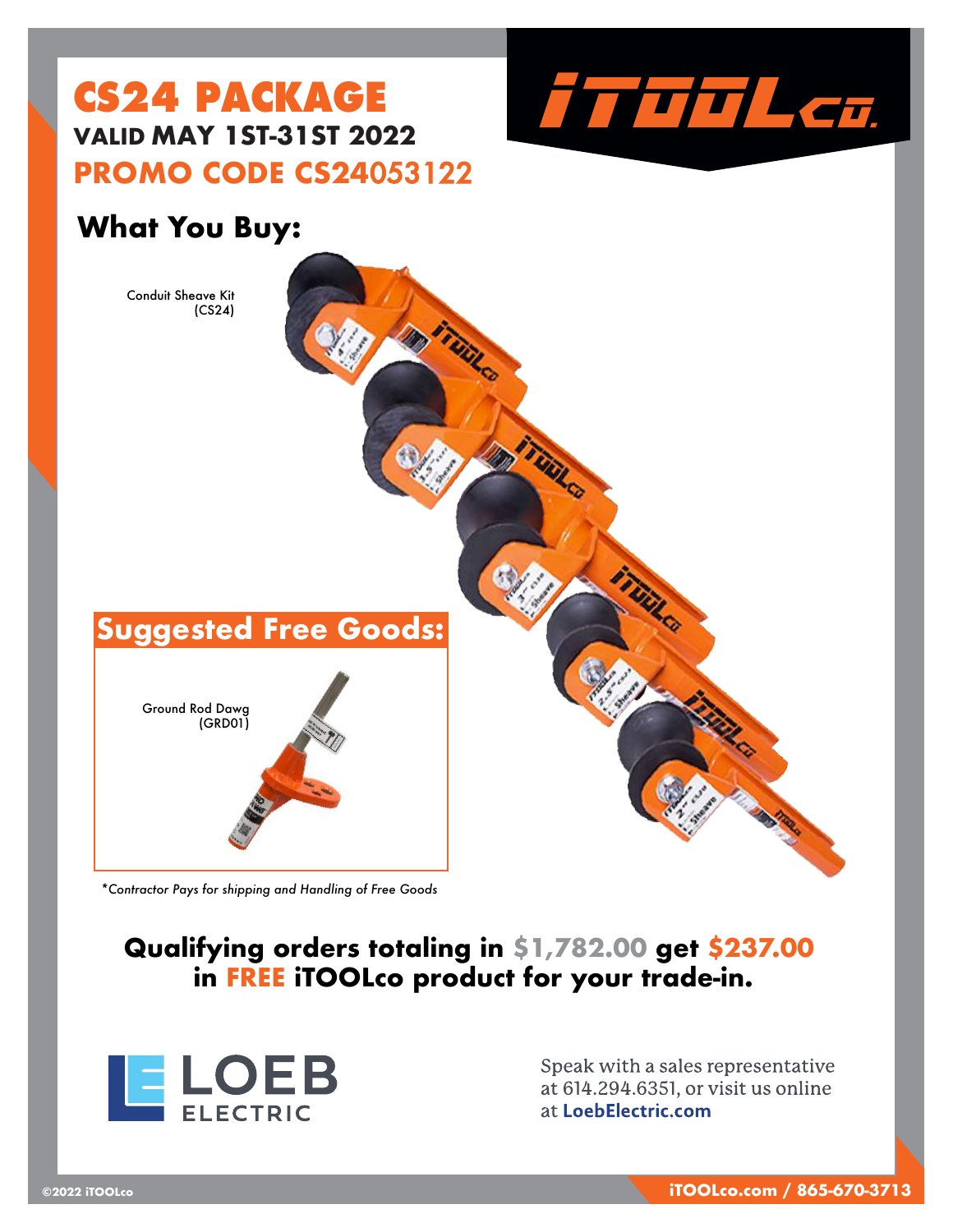



### **What You Buy:**



*\*Contractor Pays for shipping and Handling of Free Goods*

### **Qualifying orders totaling in \$1,635.00 get \$237.00 in FREE iTOOLco product for your trade-in.**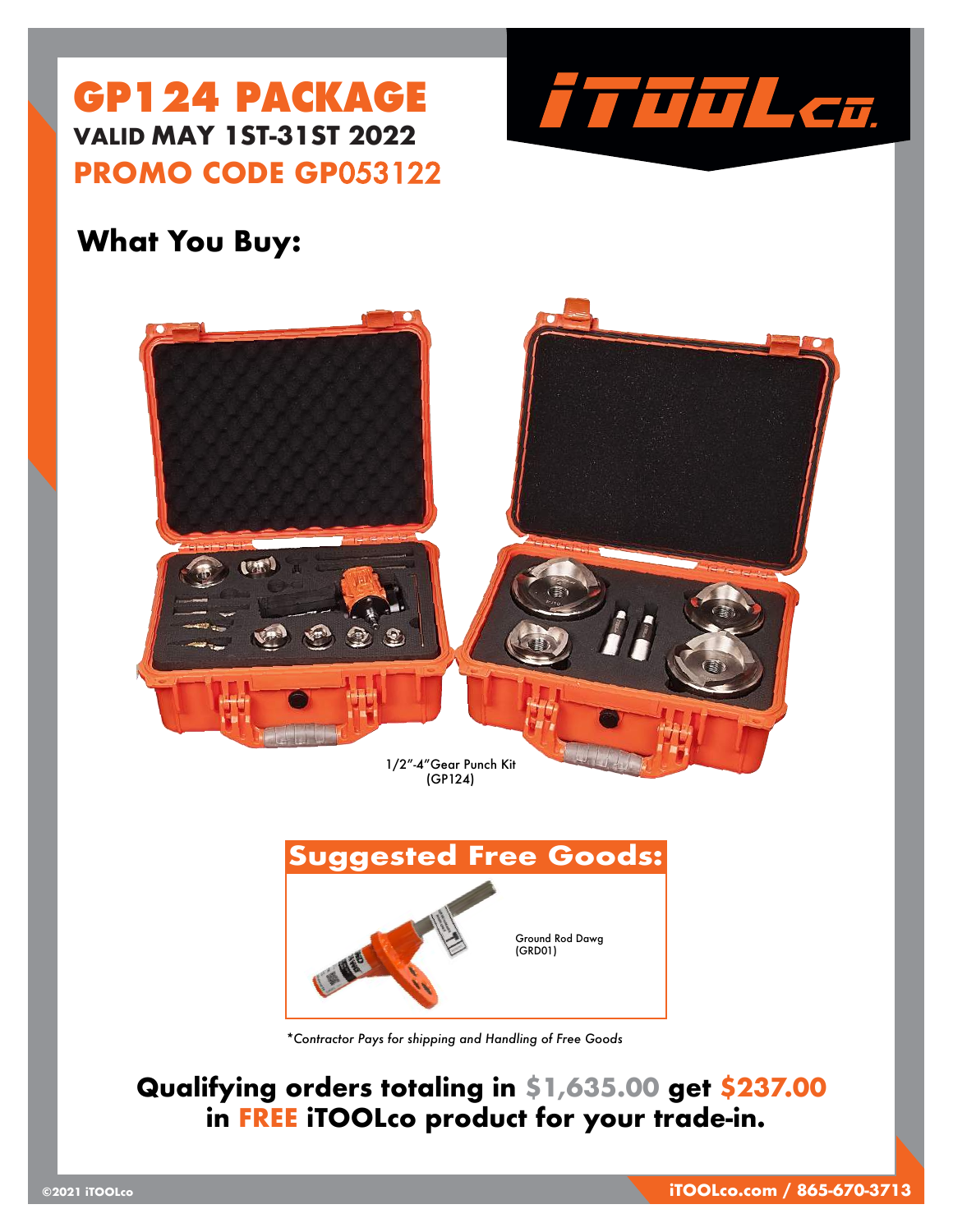

### **What You Buy:**



### **Qualifying orders totaling in \$6,405.00 get \$2,475.00 in FREE iTOOLco product for your trade-in.**



*\*Contractor Pays for shipping and Handling of Free Goods* \*THIS PACKAGE AND IT'S FREE GOODS ARE NON CUSTOMIZABLE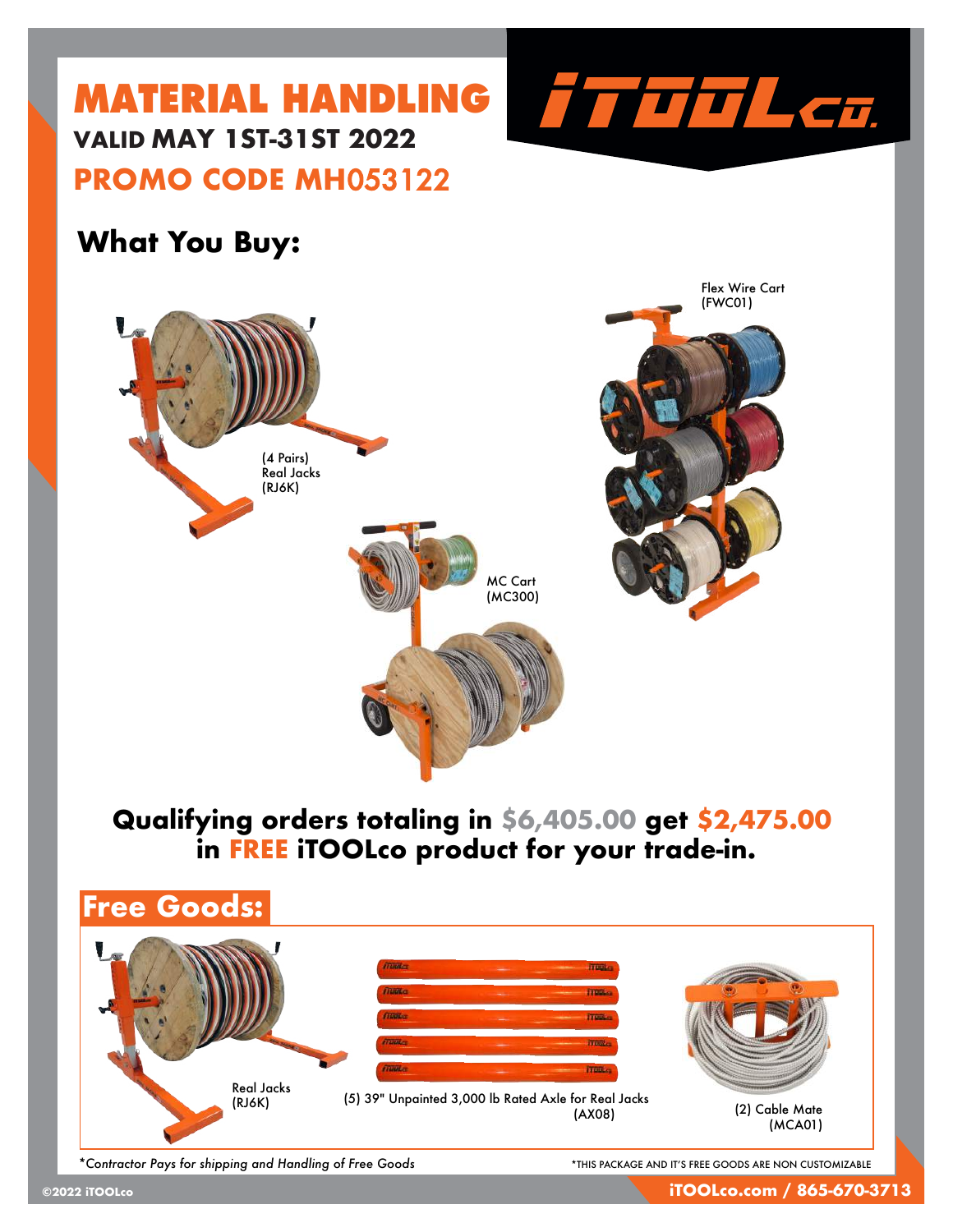

# **CORDLESS PACKAGE VALID MAY 1ST-31ST 2022 PROMO CODE CL**053122

### **What You Buy:**



### **Qualifying orders totaling in \$8,061.00 get \$1,038.00 in FREE iTOOLco product for your trade-in.**

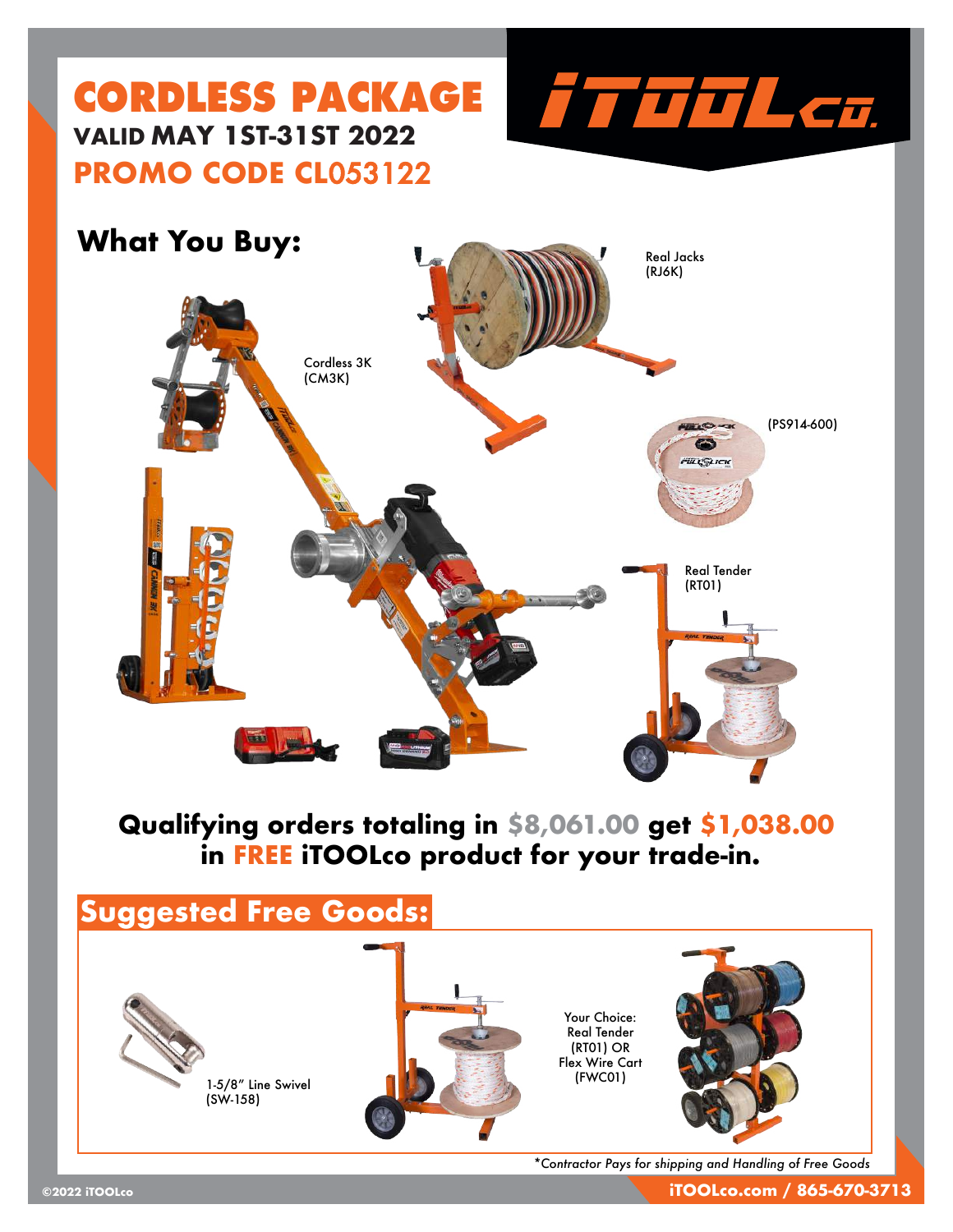

# **6K PACKAGE VALID MAY 1ST-31ST 2022 PROMO CODE C6K**053122

### **What You Buy:**



### **Qualifying orders totaling in \$8,512.00 get \$1,691.00 in FREE iTOOLco product for your trade-in.**

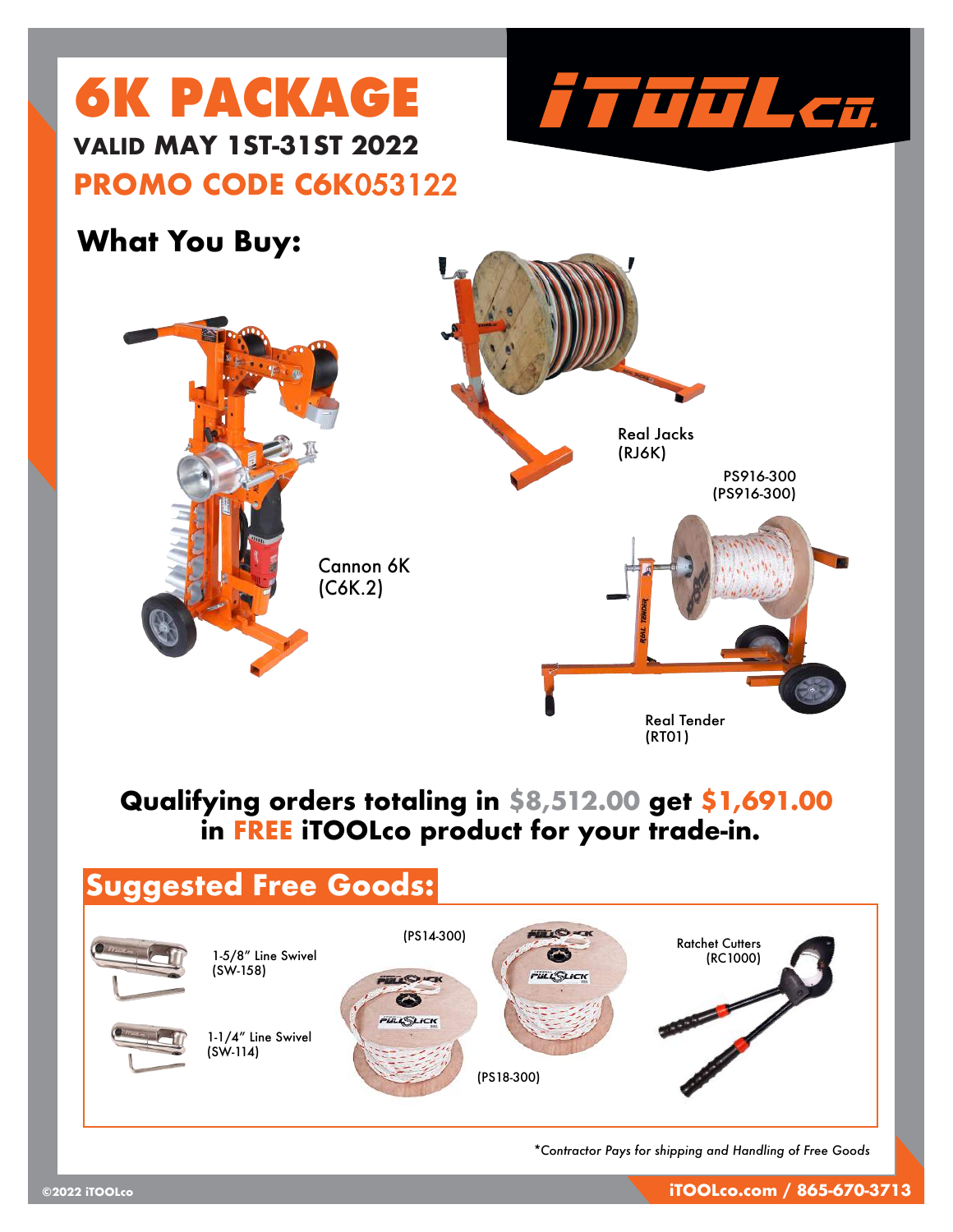

# **12K PACKAGE VALID MAY 1ST-31ST 2022 PROMO CODE C12K**053122

### **What You Buy:**



### **Qualifying orders totaling in \$15,474.00 get \$3,155.00 in FREE iTOOLco product for your trade-in.**

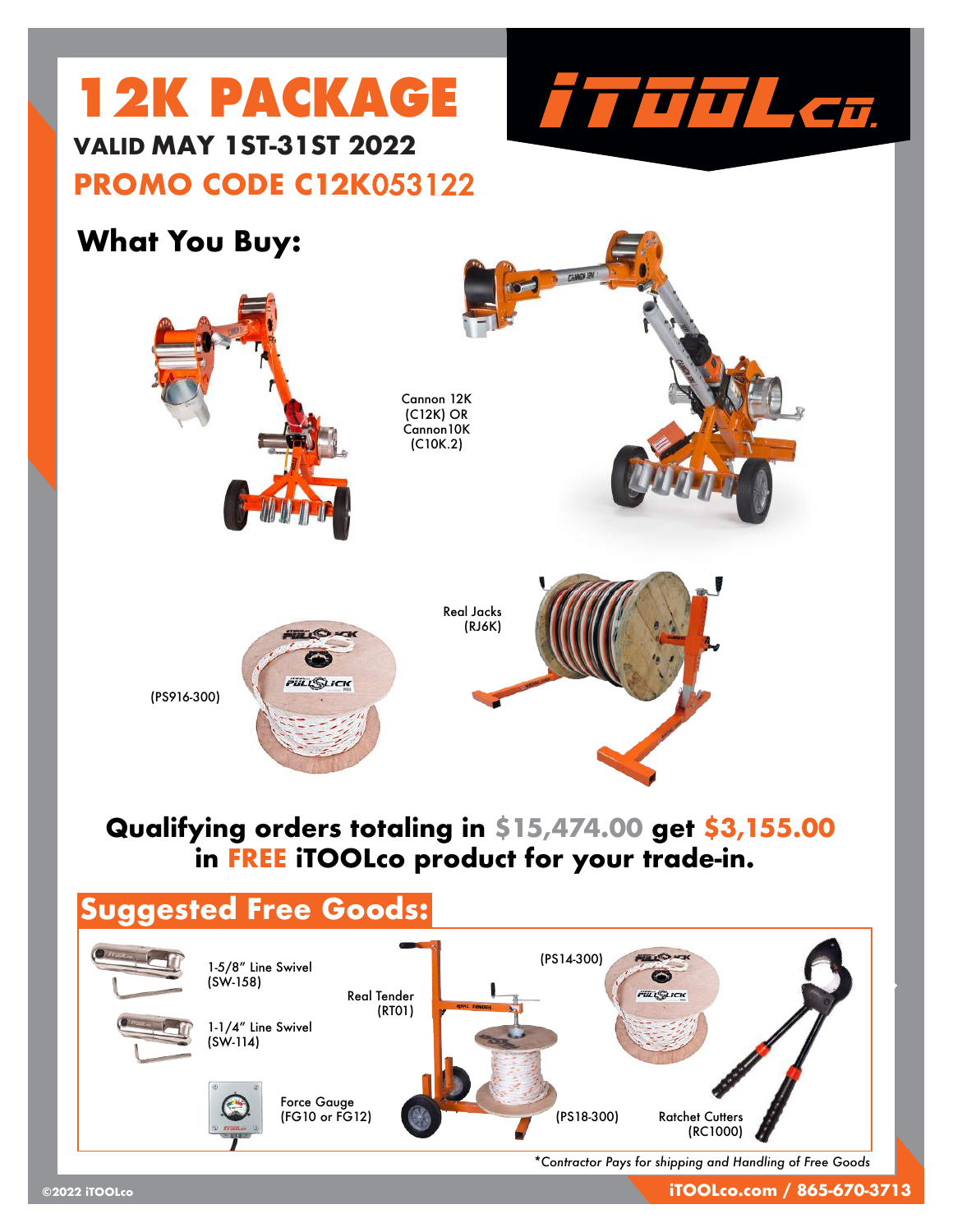## **COMBO PACKAGE VALID MAY 1ST-31ST 2022 PROMO CODE COM**053122





### **Qualifying orders totaling in \$26,578.00 get \$6,197.00 in FREE iTOOLco product for your trade-in.**



*\*Contractor Pays for shipping and Handling of Free Goods*

TTTTL Cu.

**©2022 iTOOLco iTOOLco.com / 865-670-3713**